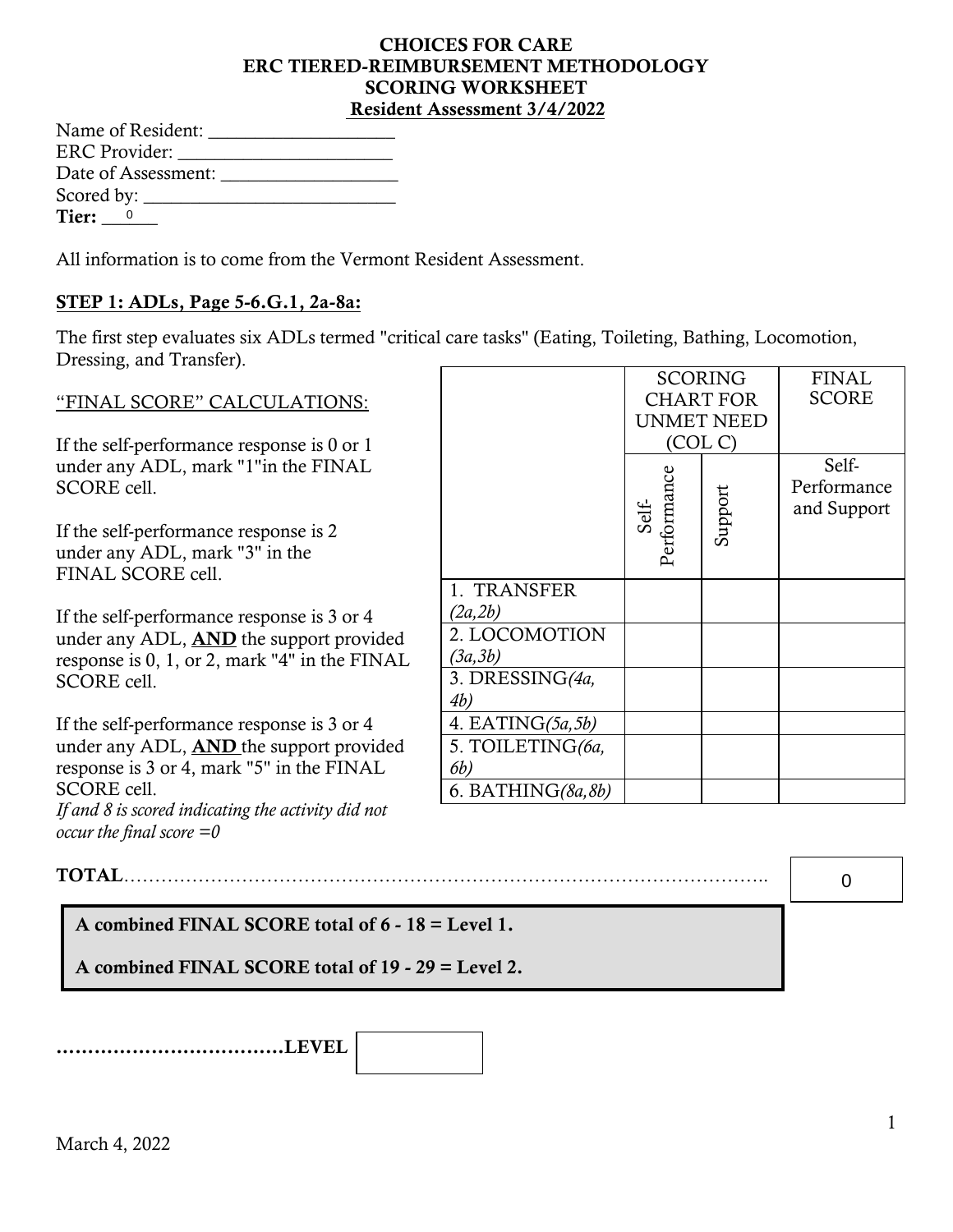#### **STEP 2: Cognitive & Behavioral Status:** *Total number of points possible = 65*

- Cognitive Skills for Daily Decision-Making, Page 3, Section C.1, #2: **Assign the appropriate points as specified on the lines below.** *(0-15 pts possible)* C. Moderately impaired: 10 points are assigned D. Severely impaired: 15 points are assigned
- **Assign the appropriate points as specified on the lines below.** Sleep Pattern, Page 2, Section B.1, J 15 points are assigned Wandering, Page 4, F.3,1 C or D: 15 points are assigned

Physically Abusive, Pg 4, F.2., 3a= 1 or 2 and 3b= (1) not easily altered Socially Inappropriate, Pg. 4, F.2., 4a= 1 or 2 **and** 4b= (1) not easily altered 20 points are assigned if either or both are indicated

#### **STEP 3: Rehab & Special Programs:** *Total number of points possible = 62*

The sixth step looks at Special Programs including Special Behavior Management Programs and Special Rehabilitation/Restorative Care provided by the <u>facility staff or staff on contract only</u>.

- Page 4, F.4.,1&2, : Special Programs for Mood, Behavior and Cognitive Loss: If Yes is checked for 1 or 2 (12 points total) \_\_\_\_\_\_\_\_ 12 points are assigned
- Page 12, M.3: Rehabilitative/Restorative Care: If any formal and documented rehabilitative or restorative care programs are indicated under Rehabilitative/Restorative Care: 5 points for each program

### **STEP 4: Bladder/Bowel Continence, Page 9, Section H.1 1&2, & H.2 #1,A&B:** *Total number of points possible = 13*

#### **Please note: Assign the appropriate points as specified on the lines below.**

- If a 2, 3 or 4 is scored under either H.1, 1&2 bladder or bowel incontinence **and** an A or B is checked in H.2,1(scheduled toileting plan or a bladder retaining program): 13 points are assigned
- If a only 3 or 4 is scored under either (H.1,1 or 2): 10 points are assigned

#### **STEP 5: Skin Treatments Page 11, K.5:** *Total number of points possible = 10*

If a B, C, D, E or F is checked under Skin Treatments:

10 points are assigned

#### **STEP 6: Medication Administration, Page 11, Section L.1, 2-5:** *Total number of points possible = 5*

If any on the following are true 5 points (total) are assigned) If a "yes" is checked for any answer in L.1, 2 If a "no" is checked for any answer in L.1, 3 If a "no" is checked for any answer in L.1, 4 If a "no" is checked for any answer in L.1, 5

\_\_\_\_\_\_\_ 5 points are assigned.

 $\bullet$